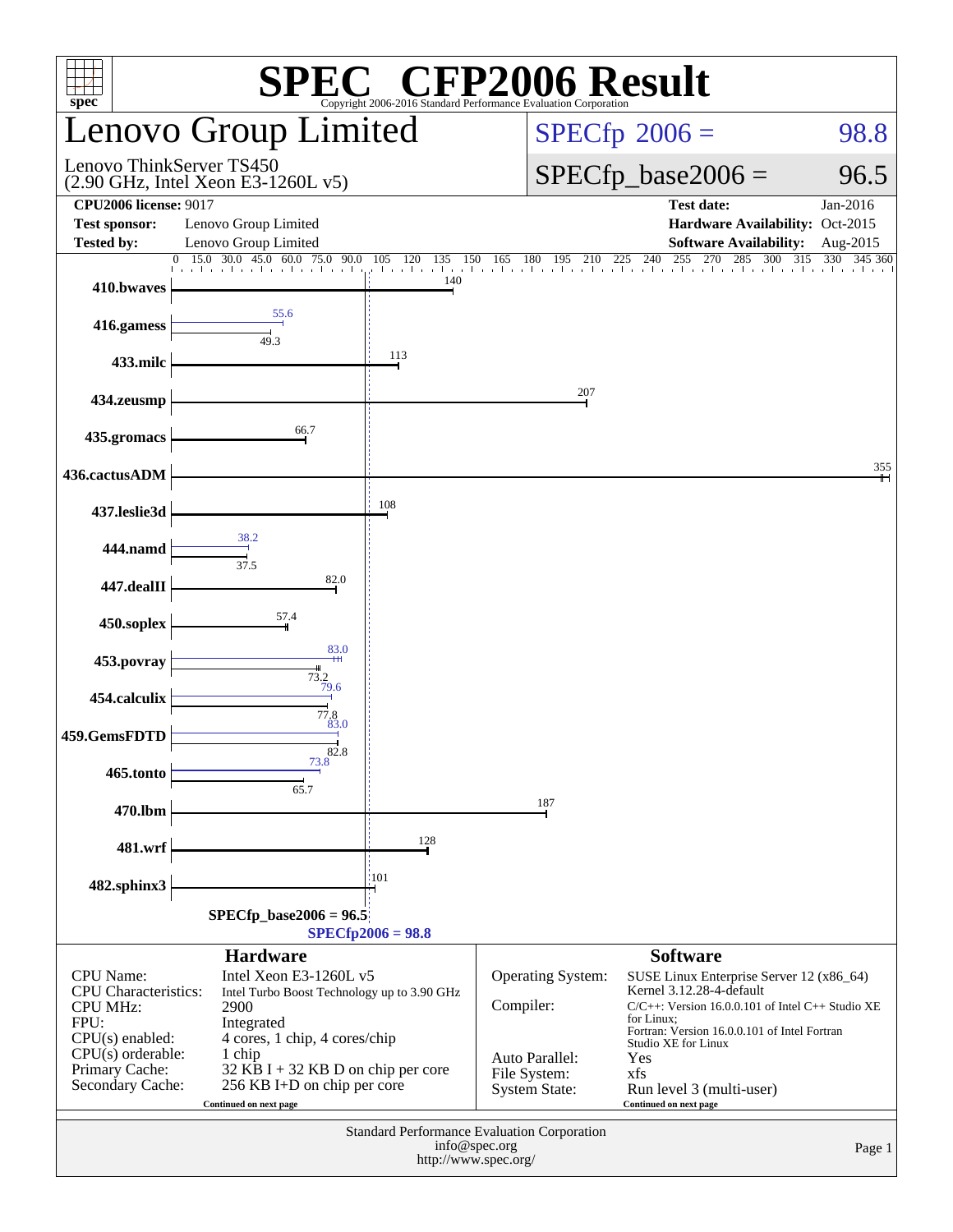

# enovo Group Limited

#### Lenovo ThinkServer TS450

(2.90 GHz, Intel Xeon E3-1260L v5)

 $SPECTp2006 = 98.8$ 

### $SPECTp\_base2006 = 96.5$

#### **[CPU2006 license:](http://www.spec.org/auto/cpu2006/Docs/result-fields.html#CPU2006license)** 9017 **[Test date:](http://www.spec.org/auto/cpu2006/Docs/result-fields.html#Testdate)** Jan-2016 **[Test sponsor:](http://www.spec.org/auto/cpu2006/Docs/result-fields.html#Testsponsor)** Lenovo Group Limited **[Hardware Availability:](http://www.spec.org/auto/cpu2006/Docs/result-fields.html#HardwareAvailability)** Oct-2015 **[Tested by:](http://www.spec.org/auto/cpu2006/Docs/result-fields.html#Testedby)** Lenovo Group Limited **[Software Availability:](http://www.spec.org/auto/cpu2006/Docs/result-fields.html#SoftwareAvailability)** Aug-2015 [L3 Cache:](http://www.spec.org/auto/cpu2006/Docs/result-fields.html#L3Cache) 8 MB I+D on chip per chip<br>Other Cache: None [Other Cache:](http://www.spec.org/auto/cpu2006/Docs/result-fields.html#OtherCache) [Memory:](http://www.spec.org/auto/cpu2006/Docs/result-fields.html#Memory) 32 GB (4 x 8 GB 2Rx8 PC4-2133P-U) [Disk Subsystem:](http://www.spec.org/auto/cpu2006/Docs/result-fields.html#DiskSubsystem) 1 x 800 GB SATA SSD [Other Hardware:](http://www.spec.org/auto/cpu2006/Docs/result-fields.html#OtherHardware) None [Base Pointers:](http://www.spec.org/auto/cpu2006/Docs/result-fields.html#BasePointers) 64-bit<br>Peak Pointers: 32/64-bit [Peak Pointers:](http://www.spec.org/auto/cpu2006/Docs/result-fields.html#PeakPointers) [Other Software:](http://www.spec.org/auto/cpu2006/Docs/result-fields.html#OtherSoftware) None

| <b>Results Table</b>   |                                                                                                          |       |                |       |                |             |                |              |                |              |                |              |
|------------------------|----------------------------------------------------------------------------------------------------------|-------|----------------|-------|----------------|-------------|----------------|--------------|----------------|--------------|----------------|--------------|
|                        | <b>Base</b>                                                                                              |       |                |       |                | <b>Peak</b> |                |              |                |              |                |              |
| <b>Benchmark</b>       | <b>Seconds</b>                                                                                           | Ratio | <b>Seconds</b> | Ratio | <b>Seconds</b> | Ratio       | <b>Seconds</b> | <b>Ratio</b> | <b>Seconds</b> | <b>Ratio</b> | <b>Seconds</b> | <b>Ratio</b> |
| 410.bwayes             | 96.8                                                                                                     | 140   | 96.7           | 141   | 96.8           | 140         | 96.8           | <b>140</b>   | 96.7           | 141          | 96.8           | 140          |
| $416$ .gamess          | 397                                                                                                      | 49.3  | 398            | 49.2  | 397            | 49.3        | 352            | 55.6         | 352            | 55.6         | 353            | 55.5         |
| $433$ .milc            | 81.2                                                                                                     | 113   | 81.1           | 113   | 81.1           | 113         | 81.2           | 113          | 81.1           | 113          | 81.1           | 113          |
| $434$ . zeusmp         | 43.9                                                                                                     | 207   | 44.0           | 207   | 43.9           | 207         | 43.9           | 207          | 44.0           | 207          | 43.9           | 207          |
| $435.$ gromacs         | 106                                                                                                      | 67.1  | 107            | 66.7  | 107            | 66.5        | 106            | 67.1         | 107            | 66.7         | 107            | 66.5         |
| 436.cactusADM          | 33.7                                                                                                     | 355   | 33.4           | 358   | 33.8           | 354         | 33.7           | 355          | 33.4           | 358          | 33.8           | 354          |
| 437.leslie3d           | 87.2                                                                                                     | 108   | 87.4           | 108   | 87.3           | 108         | 87.2           | 108          | 87.4           | 108          | 87.3           | <u>108</u>   |
| 444.namd               | 214                                                                                                      | 37.5  | 214            | 37.5  | 214            | 37.5        | 210            | 38.2         | 210            | 38.2         | 210            | 38.2         |
| $ 447 \text{.}$ dealII | 139                                                                                                      | 82.0  | 139            | 82.0  | 140            | 81.9        | 139            | 82.0         | 139            | 82.0         | 140            | 81.9         |
| $450$ .soplex          | 145                                                                                                      | 57.4  | 147            | 56.9  | 144            | 57.9        | 145            | 57.4         | 147            | 56.9         | 144            | 57.9         |
| $453$ .povray          | 71.8                                                                                                     | 74.1  | 72.7           | 73.2  | 73.6           | 72.3        | 64.1           | 83.0         | 65.8           | 80.8         | 62.8           | 84.7         |
| $ 454$ .calculix       | 106                                                                                                      | 77.9  | 106            | 77.6  | 106            | 77.8        | 104            | 79.6         | 103            | 79.7         | 104            | <u>79.6</u>  |
| 459.GemsFDTD           | 128                                                                                                      | 82.8  | 128            | 82.9  | 128            | 82.8        | 128            | 83.0         | 128            | 83.0         | 128            | 82.9         |
| $465$ .tonto           | 150                                                                                                      | 65.7  | 150            | 65.7  | 150            | 65.6        | 133            | 73.8         | 133            | 73.9         | 133            | <b>73.8</b>  |
| 470.1bm                | 73.5                                                                                                     | 187   | 73.5           | 187   | 73.5           | 187         | 73.5           | 187          | 73.5           | 187          | 73.5           | <u>187</u>   |
| $ 481$ .wrf            | 87.2                                                                                                     | 128   | 87.6           | 128   | 87.8           | 127         | 87.2           | 128          | 87.6           | 128          | 87.8           | 127          |
| $482$ .sphinx $3$      | 192                                                                                                      | 102   | 192            | 101   | 192            | 101         | 192            | 102          | 192            | 101          | 192            | 101          |
|                        | Results appear in the order in which they were run. Bold underlined text indicates a median measurement. |       |                |       |                |             |                |              |                |              |                |              |

### **[Operating System Notes](http://www.spec.org/auto/cpu2006/Docs/result-fields.html#OperatingSystemNotes)**

Stack size set to unlimited using "ulimit -s unlimited"

### **[Platform Notes](http://www.spec.org/auto/cpu2006/Docs/result-fields.html#PlatformNotes)**

BIOS Configuration: EIST Support set to Enabled Intel (R) Hyper-Threading set to Disabled C1E Support set to Enabled C State Support set to Enabled Turbo Mode set to Enable Sysinfo program /home/cpu2006-1.2-ic16.0/config/sysinfo.rev6914 \$Rev: 6914 \$ \$Date:: 2014-06-25 #\$ e3fbb8667b5a285932ceab81e28219e1 running on TS450-SLE12 Thu Jan 21 23:45:30 2016

Continued on next page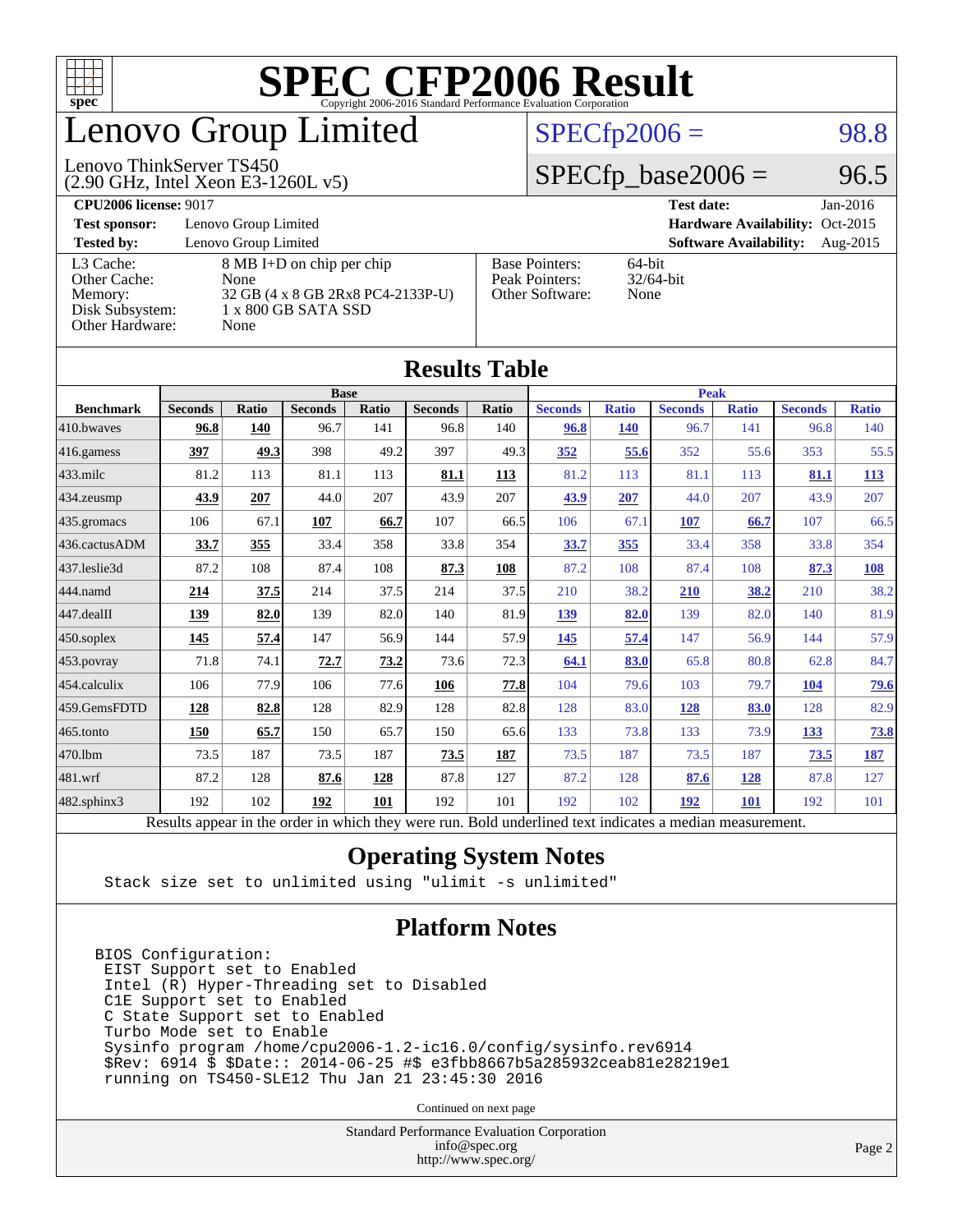

Lenovo Group Limited

 $SPECfp2006 = 98.8$  $SPECfp2006 = 98.8$ 

(2.90 GHz, Intel Xeon E3-1260L v5) Lenovo ThinkServer TS450

 $SPECTp\_base2006 = 96.5$ 

**[Test sponsor:](http://www.spec.org/auto/cpu2006/Docs/result-fields.html#Testsponsor)** Lenovo Group Limited **[Hardware Availability:](http://www.spec.org/auto/cpu2006/Docs/result-fields.html#HardwareAvailability)** Oct-2015

**[CPU2006 license:](http://www.spec.org/auto/cpu2006/Docs/result-fields.html#CPU2006license)** 9017 **[Test date:](http://www.spec.org/auto/cpu2006/Docs/result-fields.html#Testdate)** Jan-2016 **[Tested by:](http://www.spec.org/auto/cpu2006/Docs/result-fields.html#Testedby)** Lenovo Group Limited **[Software Availability:](http://www.spec.org/auto/cpu2006/Docs/result-fields.html#SoftwareAvailability)** Aug-2015

### **[Platform Notes \(Continued\)](http://www.spec.org/auto/cpu2006/Docs/result-fields.html#PlatformNotes)**

| This section contains SUT (System Under Test) info as seen by<br>some common utilities. To remove or add to this section, see:<br>http://www.spec.org/cpu2006/Docs/config.html#sysinfo                                                                                                                                                                                                                                                                                                           |        |
|--------------------------------------------------------------------------------------------------------------------------------------------------------------------------------------------------------------------------------------------------------------------------------------------------------------------------------------------------------------------------------------------------------------------------------------------------------------------------------------------------|--------|
| From /proc/cpuinfo<br>model name : Intel(R) Xeon(R) CPU E3-1260L v5 @ 2.90GHz<br>1 "physical id"s (chips)<br>4 "processors"<br>cores, siblings (Caution: counting these is hw and system dependent.<br>The<br>following excerpts from /proc/cpuinfo might not be reliable. Use with<br>caution.)<br>cpu cores : 4<br>siblings : 4<br>physical 0: cores 0 1 2 3<br>cache size : 8192 KB                                                                                                           |        |
| From /proc/meminfo<br>MemTotal:<br>32933324 kB<br>HugePages_Total:<br>$\Omega$<br>Hugepagesize:<br>2048 kB                                                                                                                                                                                                                                                                                                                                                                                       |        |
| From /etc/*release* /etc/*version*<br>SuSE-release:<br>SUSE Linux Enterprise Server 12 (x86_64)<br>$VERSION = 12$<br>PATCHLEVEL = 0<br># This file is deprecated and will be removed in a future service pack or<br>release.<br># Please check /etc/os-release for details about this release.<br>os-release:<br>NAME="SLES"<br>VERSION="12"<br>VERSION_ID="12"<br>PRETTY_NAME="SUSE Linux Enterprise Server 12"<br>ID="sles"<br>$ANSI$ _COLOR=" $0:32$ "<br>$CPE\_NAME='cpe://o:suse: sles:12"$ |        |
| uname $-a$ :<br>Linux TS450-SLE12 3.12.28-4-default #1 SMP Thu Sep 25 17:02:34 UTC 2014<br>(9879bd4) x86_64 x86_64 x86_64 GNU/Linux                                                                                                                                                                                                                                                                                                                                                              |        |
| run-level 3 Jan 21 19:35                                                                                                                                                                                                                                                                                                                                                                                                                                                                         |        |
| SPEC is set to: /home/cpu2006-1.2-ic16.0<br>Size Used Avail Use% Mounted on<br>Filesystem<br>Type<br>600G<br>$/\text{dev/sda}$ 3<br>xfs<br>7.6G<br>593G<br>2% /home<br>Additional information from dmidecode:                                                                                                                                                                                                                                                                                    |        |
| Warning: Use caution when you interpret this section. The 'dmidecode' program<br>reads system data which is "intended to allow hardware to be accurately<br>determined", but the intent may not be met, as there are frequent changes to<br>Continued on next page                                                                                                                                                                                                                               |        |
| <b>Standard Performance Evaluation Corporation</b><br>info@spec.org<br>http://www.spec.org/                                                                                                                                                                                                                                                                                                                                                                                                      | Page 3 |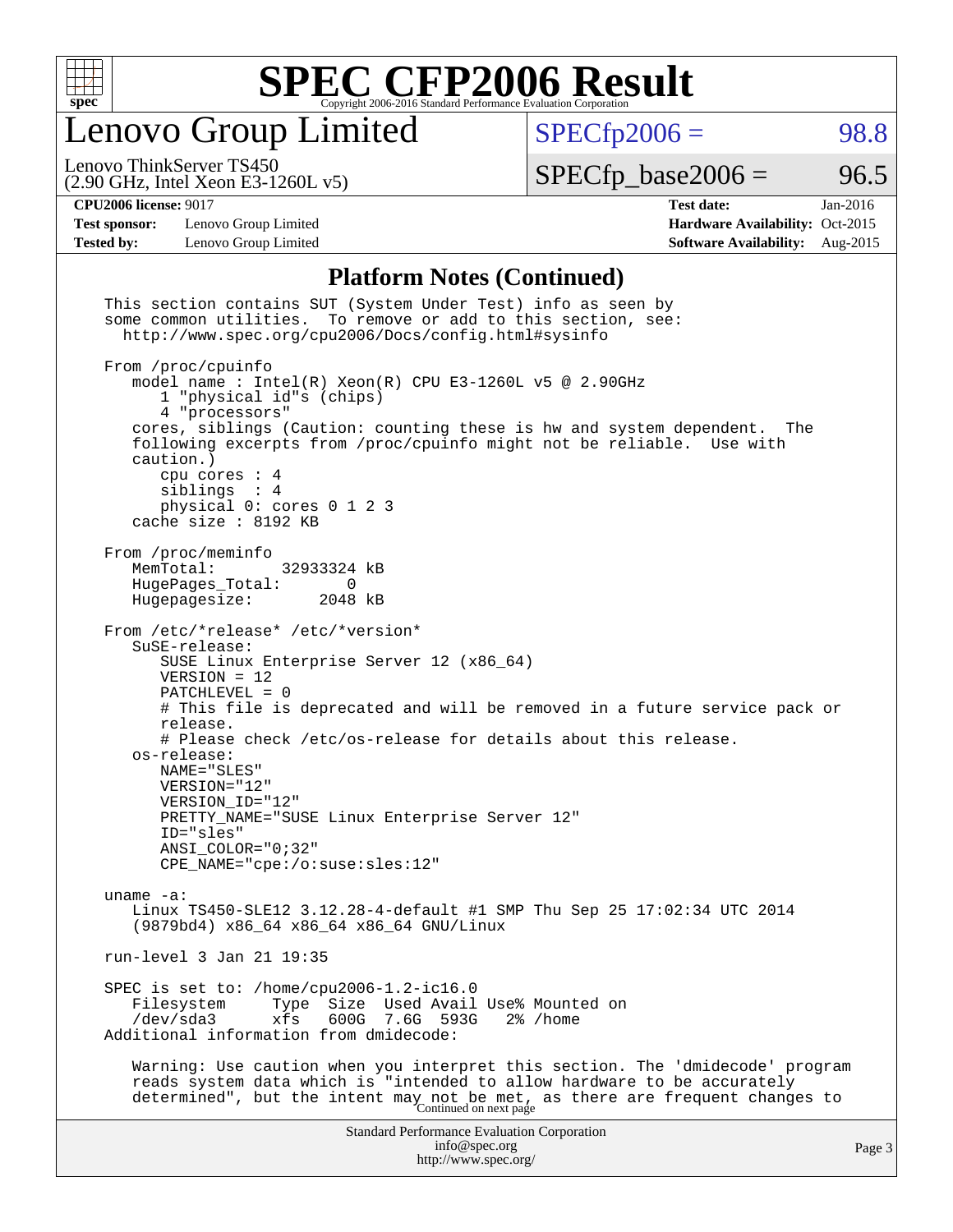

# enovo Group Limited

 $SPECTp2006 = 98.8$ 

(2.90 GHz, Intel Xeon E3-1260L v5) Lenovo ThinkServer TS450

 $SPECTp\_base2006 = 96.5$ 

**[Test sponsor:](http://www.spec.org/auto/cpu2006/Docs/result-fields.html#Testsponsor)** Lenovo Group Limited **[Hardware Availability:](http://www.spec.org/auto/cpu2006/Docs/result-fields.html#HardwareAvailability)** Oct-2015

**[CPU2006 license:](http://www.spec.org/auto/cpu2006/Docs/result-fields.html#CPU2006license)** 9017 **[Test date:](http://www.spec.org/auto/cpu2006/Docs/result-fields.html#Testdate)** Jan-2016 **[Tested by:](http://www.spec.org/auto/cpu2006/Docs/result-fields.html#Testedby)** Lenovo Group Limited **[Software Availability:](http://www.spec.org/auto/cpu2006/Docs/result-fields.html#SoftwareAvailability)** Aug-2015

#### **[Platform Notes \(Continued\)](http://www.spec.org/auto/cpu2006/Docs/result-fields.html#PlatformNotes)**

hardware, firmware, and the "DMTF SMBIOS" standard.

 BIOS LENOVO FWKT32A 12/25/2015 Memory: 4x Samsung M378A1G43DB0-CPB 8 GB 2 rank 2133 MHz

(End of data from sysinfo program)

### **[General Notes](http://www.spec.org/auto/cpu2006/Docs/result-fields.html#GeneralNotes)**

Environment variables set by runspec before the start of the run: KMP\_AFFINITY = "granularity=fine,compact,1,0" LD\_LIBRARY\_PATH = "/home/cpu2006-1.2-ic16.0/libs/32:/home/cpu2006-1.2-ic16.0/libs/64:/home/cpu2006-1.2-ic16.0/sh" OMP\_NUM\_THREADS = "4"

 Binaries compiled on a system with 1x Intel Core i5-4670K CPU + 32GB memory using RedHat EL 7.1 Transparent Huge Pages enabled with: echo always > /sys/kernel/mm/transparent\_hugepage/enabled

## **[Base Compiler Invocation](http://www.spec.org/auto/cpu2006/Docs/result-fields.html#BaseCompilerInvocation)**

[C benchmarks](http://www.spec.org/auto/cpu2006/Docs/result-fields.html#Cbenchmarks):  $icc$   $-m64$ 

[C++ benchmarks:](http://www.spec.org/auto/cpu2006/Docs/result-fields.html#CXXbenchmarks) [icpc -m64](http://www.spec.org/cpu2006/results/res2016q1/cpu2006-20160125-38891.flags.html#user_CXXbase_intel_icpc_64bit_bedb90c1146cab66620883ef4f41a67e)

[Fortran benchmarks](http://www.spec.org/auto/cpu2006/Docs/result-fields.html#Fortranbenchmarks): [ifort -m64](http://www.spec.org/cpu2006/results/res2016q1/cpu2006-20160125-38891.flags.html#user_FCbase_intel_ifort_64bit_ee9d0fb25645d0210d97eb0527dcc06e)

[Benchmarks using both Fortran and C](http://www.spec.org/auto/cpu2006/Docs/result-fields.html#BenchmarksusingbothFortranandC): [icc -m64](http://www.spec.org/cpu2006/results/res2016q1/cpu2006-20160125-38891.flags.html#user_CC_FCbase_intel_icc_64bit_0b7121f5ab7cfabee23d88897260401c) [ifort -m64](http://www.spec.org/cpu2006/results/res2016q1/cpu2006-20160125-38891.flags.html#user_CC_FCbase_intel_ifort_64bit_ee9d0fb25645d0210d97eb0527dcc06e)

## **[Base Portability Flags](http://www.spec.org/auto/cpu2006/Docs/result-fields.html#BasePortabilityFlags)**

 410.bwaves: [-DSPEC\\_CPU\\_LP64](http://www.spec.org/cpu2006/results/res2016q1/cpu2006-20160125-38891.flags.html#suite_basePORTABILITY410_bwaves_DSPEC_CPU_LP64) 416.gamess: [-DSPEC\\_CPU\\_LP64](http://www.spec.org/cpu2006/results/res2016q1/cpu2006-20160125-38891.flags.html#suite_basePORTABILITY416_gamess_DSPEC_CPU_LP64) 433.milc: [-DSPEC\\_CPU\\_LP64](http://www.spec.org/cpu2006/results/res2016q1/cpu2006-20160125-38891.flags.html#suite_basePORTABILITY433_milc_DSPEC_CPU_LP64) 434.zeusmp: [-DSPEC\\_CPU\\_LP64](http://www.spec.org/cpu2006/results/res2016q1/cpu2006-20160125-38891.flags.html#suite_basePORTABILITY434_zeusmp_DSPEC_CPU_LP64) 435.gromacs: [-DSPEC\\_CPU\\_LP64](http://www.spec.org/cpu2006/results/res2016q1/cpu2006-20160125-38891.flags.html#suite_basePORTABILITY435_gromacs_DSPEC_CPU_LP64) [-nofor\\_main](http://www.spec.org/cpu2006/results/res2016q1/cpu2006-20160125-38891.flags.html#user_baseLDPORTABILITY435_gromacs_f-nofor_main) 436.cactusADM: [-DSPEC\\_CPU\\_LP64](http://www.spec.org/cpu2006/results/res2016q1/cpu2006-20160125-38891.flags.html#suite_basePORTABILITY436_cactusADM_DSPEC_CPU_LP64) [-nofor\\_main](http://www.spec.org/cpu2006/results/res2016q1/cpu2006-20160125-38891.flags.html#user_baseLDPORTABILITY436_cactusADM_f-nofor_main) 437.leslie3d: [-DSPEC\\_CPU\\_LP64](http://www.spec.org/cpu2006/results/res2016q1/cpu2006-20160125-38891.flags.html#suite_basePORTABILITY437_leslie3d_DSPEC_CPU_LP64) 444.namd: [-DSPEC\\_CPU\\_LP64](http://www.spec.org/cpu2006/results/res2016q1/cpu2006-20160125-38891.flags.html#suite_basePORTABILITY444_namd_DSPEC_CPU_LP64) 447.dealII: [-DSPEC\\_CPU\\_LP64](http://www.spec.org/cpu2006/results/res2016q1/cpu2006-20160125-38891.flags.html#suite_basePORTABILITY447_dealII_DSPEC_CPU_LP64) 450.soplex: [-DSPEC\\_CPU\\_LP64](http://www.spec.org/cpu2006/results/res2016q1/cpu2006-20160125-38891.flags.html#suite_basePORTABILITY450_soplex_DSPEC_CPU_LP64)

Continued on next page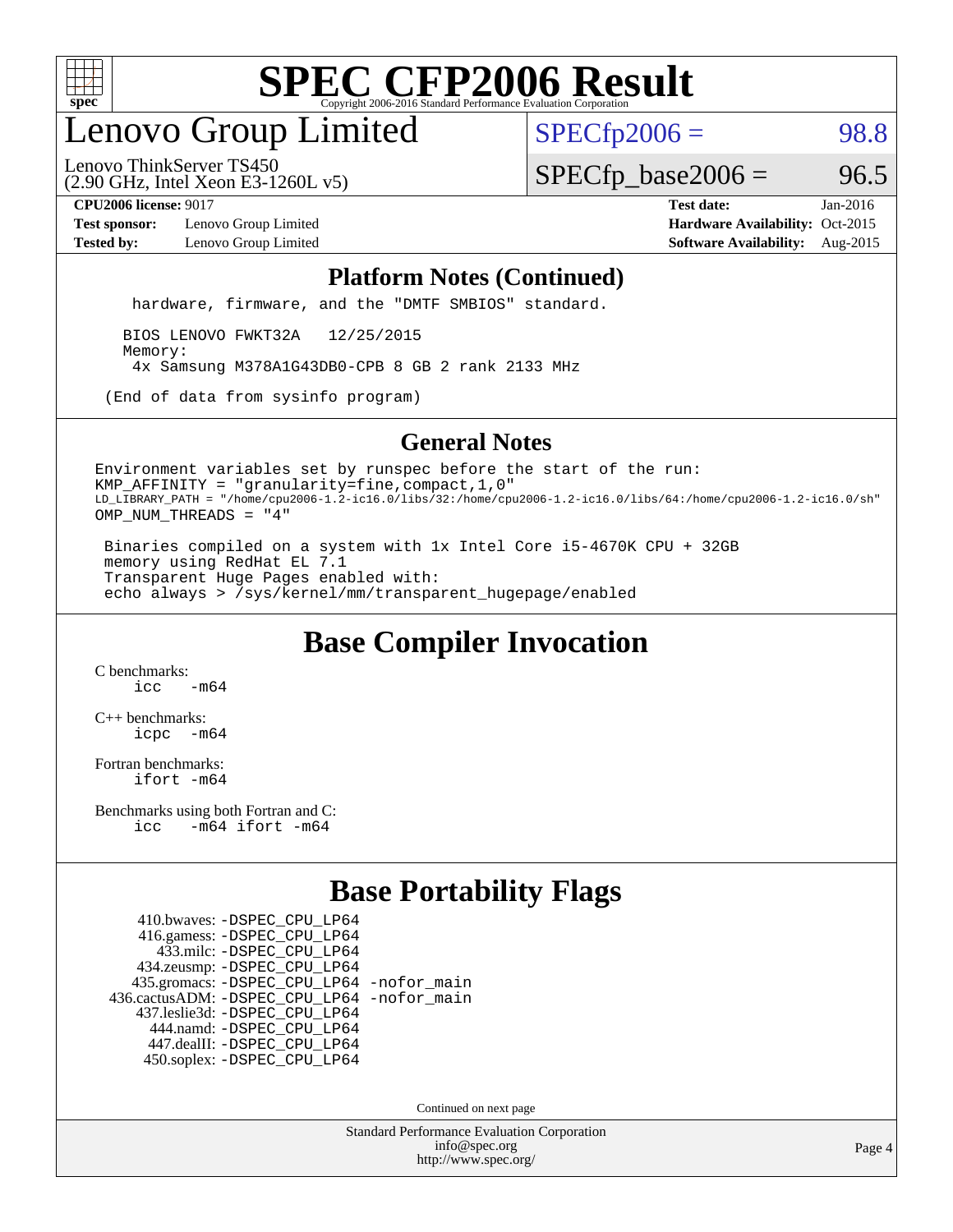

enovo Group Limited

Lenovo ThinkServer TS450

 $SPECfp2006 = 98.8$  $SPECfp2006 = 98.8$ 

(2.90 GHz, Intel Xeon E3-1260L v5)

 $SPECTp\_base2006 = 96.5$ 

**[Test sponsor:](http://www.spec.org/auto/cpu2006/Docs/result-fields.html#Testsponsor)** Lenovo Group Limited **[Hardware Availability:](http://www.spec.org/auto/cpu2006/Docs/result-fields.html#HardwareAvailability)** Oct-2015

**[CPU2006 license:](http://www.spec.org/auto/cpu2006/Docs/result-fields.html#CPU2006license)** 9017 **[Test date:](http://www.spec.org/auto/cpu2006/Docs/result-fields.html#Testdate)** Jan-2016 **[Tested by:](http://www.spec.org/auto/cpu2006/Docs/result-fields.html#Testedby)** Lenovo Group Limited **[Software Availability:](http://www.spec.org/auto/cpu2006/Docs/result-fields.html#SoftwareAvailability)** Aug-2015

## **[Base Portability Flags \(Continued\)](http://www.spec.org/auto/cpu2006/Docs/result-fields.html#BasePortabilityFlags)**

 453.povray: [-DSPEC\\_CPU\\_LP64](http://www.spec.org/cpu2006/results/res2016q1/cpu2006-20160125-38891.flags.html#suite_basePORTABILITY453_povray_DSPEC_CPU_LP64) 454.calculix: [-DSPEC\\_CPU\\_LP64](http://www.spec.org/cpu2006/results/res2016q1/cpu2006-20160125-38891.flags.html#suite_basePORTABILITY454_calculix_DSPEC_CPU_LP64) [-nofor\\_main](http://www.spec.org/cpu2006/results/res2016q1/cpu2006-20160125-38891.flags.html#user_baseLDPORTABILITY454_calculix_f-nofor_main) 459.GemsFDTD: [-DSPEC\\_CPU\\_LP64](http://www.spec.org/cpu2006/results/res2016q1/cpu2006-20160125-38891.flags.html#suite_basePORTABILITY459_GemsFDTD_DSPEC_CPU_LP64)

 465.tonto: [-DSPEC\\_CPU\\_LP64](http://www.spec.org/cpu2006/results/res2016q1/cpu2006-20160125-38891.flags.html#suite_basePORTABILITY465_tonto_DSPEC_CPU_LP64) 470.lbm: [-DSPEC\\_CPU\\_LP64](http://www.spec.org/cpu2006/results/res2016q1/cpu2006-20160125-38891.flags.html#suite_basePORTABILITY470_lbm_DSPEC_CPU_LP64) 482.sphinx3: [-DSPEC\\_CPU\\_LP64](http://www.spec.org/cpu2006/results/res2016q1/cpu2006-20160125-38891.flags.html#suite_basePORTABILITY482_sphinx3_DSPEC_CPU_LP64)

481.wrf: [-DSPEC\\_CPU\\_LP64](http://www.spec.org/cpu2006/results/res2016q1/cpu2006-20160125-38891.flags.html#suite_basePORTABILITY481_wrf_DSPEC_CPU_LP64) [-DSPEC\\_CPU\\_CASE\\_FLAG](http://www.spec.org/cpu2006/results/res2016q1/cpu2006-20160125-38891.flags.html#b481.wrf_baseCPORTABILITY_DSPEC_CPU_CASE_FLAG) [-DSPEC\\_CPU\\_LINUX](http://www.spec.org/cpu2006/results/res2016q1/cpu2006-20160125-38891.flags.html#b481.wrf_baseCPORTABILITY_DSPEC_CPU_LINUX)

### **[Base Optimization Flags](http://www.spec.org/auto/cpu2006/Docs/result-fields.html#BaseOptimizationFlags)**

[C benchmarks](http://www.spec.org/auto/cpu2006/Docs/result-fields.html#Cbenchmarks):

[-xCORE-AVX2](http://www.spec.org/cpu2006/results/res2016q1/cpu2006-20160125-38891.flags.html#user_CCbase_f-xAVX2_5f5fc0cbe2c9f62c816d3e45806c70d7) [-ipo](http://www.spec.org/cpu2006/results/res2016q1/cpu2006-20160125-38891.flags.html#user_CCbase_f-ipo) [-O3](http://www.spec.org/cpu2006/results/res2016q1/cpu2006-20160125-38891.flags.html#user_CCbase_f-O3) [-no-prec-div](http://www.spec.org/cpu2006/results/res2016q1/cpu2006-20160125-38891.flags.html#user_CCbase_f-no-prec-div) [-parallel](http://www.spec.org/cpu2006/results/res2016q1/cpu2006-20160125-38891.flags.html#user_CCbase_f-parallel) [-opt-prefetch](http://www.spec.org/cpu2006/results/res2016q1/cpu2006-20160125-38891.flags.html#user_CCbase_f-opt-prefetch) [-ansi-alias](http://www.spec.org/cpu2006/results/res2016q1/cpu2006-20160125-38891.flags.html#user_CCbase_f-ansi-alias)

[C++ benchmarks:](http://www.spec.org/auto/cpu2006/Docs/result-fields.html#CXXbenchmarks)

[-xCORE-AVX2](http://www.spec.org/cpu2006/results/res2016q1/cpu2006-20160125-38891.flags.html#user_CXXbase_f-xAVX2_5f5fc0cbe2c9f62c816d3e45806c70d7) [-ipo](http://www.spec.org/cpu2006/results/res2016q1/cpu2006-20160125-38891.flags.html#user_CXXbase_f-ipo) [-O3](http://www.spec.org/cpu2006/results/res2016q1/cpu2006-20160125-38891.flags.html#user_CXXbase_f-O3) [-no-prec-div](http://www.spec.org/cpu2006/results/res2016q1/cpu2006-20160125-38891.flags.html#user_CXXbase_f-no-prec-div) [-opt-prefetch](http://www.spec.org/cpu2006/results/res2016q1/cpu2006-20160125-38891.flags.html#user_CXXbase_f-opt-prefetch) [-ansi-alias](http://www.spec.org/cpu2006/results/res2016q1/cpu2006-20160125-38891.flags.html#user_CXXbase_f-ansi-alias)

[Fortran benchmarks](http://www.spec.org/auto/cpu2006/Docs/result-fields.html#Fortranbenchmarks):

[-xCORE-AVX2](http://www.spec.org/cpu2006/results/res2016q1/cpu2006-20160125-38891.flags.html#user_FCbase_f-xAVX2_5f5fc0cbe2c9f62c816d3e45806c70d7) [-ipo](http://www.spec.org/cpu2006/results/res2016q1/cpu2006-20160125-38891.flags.html#user_FCbase_f-ipo) [-O3](http://www.spec.org/cpu2006/results/res2016q1/cpu2006-20160125-38891.flags.html#user_FCbase_f-O3) [-no-prec-div](http://www.spec.org/cpu2006/results/res2016q1/cpu2006-20160125-38891.flags.html#user_FCbase_f-no-prec-div) [-parallel](http://www.spec.org/cpu2006/results/res2016q1/cpu2006-20160125-38891.flags.html#user_FCbase_f-parallel) [-opt-prefetch](http://www.spec.org/cpu2006/results/res2016q1/cpu2006-20160125-38891.flags.html#user_FCbase_f-opt-prefetch)

[Benchmarks using both Fortran and C](http://www.spec.org/auto/cpu2006/Docs/result-fields.html#BenchmarksusingbothFortranandC): [-xCORE-AVX2](http://www.spec.org/cpu2006/results/res2016q1/cpu2006-20160125-38891.flags.html#user_CC_FCbase_f-xAVX2_5f5fc0cbe2c9f62c816d3e45806c70d7) [-ipo](http://www.spec.org/cpu2006/results/res2016q1/cpu2006-20160125-38891.flags.html#user_CC_FCbase_f-ipo) [-O3](http://www.spec.org/cpu2006/results/res2016q1/cpu2006-20160125-38891.flags.html#user_CC_FCbase_f-O3) [-no-prec-div](http://www.spec.org/cpu2006/results/res2016q1/cpu2006-20160125-38891.flags.html#user_CC_FCbase_f-no-prec-div) [-parallel](http://www.spec.org/cpu2006/results/res2016q1/cpu2006-20160125-38891.flags.html#user_CC_FCbase_f-parallel) [-opt-prefetch](http://www.spec.org/cpu2006/results/res2016q1/cpu2006-20160125-38891.flags.html#user_CC_FCbase_f-opt-prefetch) [-ansi-alias](http://www.spec.org/cpu2006/results/res2016q1/cpu2006-20160125-38891.flags.html#user_CC_FCbase_f-ansi-alias)

## **[Peak Compiler Invocation](http://www.spec.org/auto/cpu2006/Docs/result-fields.html#PeakCompilerInvocation)**

[C benchmarks](http://www.spec.org/auto/cpu2006/Docs/result-fields.html#Cbenchmarks):  $-m64$ 

[C++ benchmarks:](http://www.spec.org/auto/cpu2006/Docs/result-fields.html#CXXbenchmarks) [icpc -m64](http://www.spec.org/cpu2006/results/res2016q1/cpu2006-20160125-38891.flags.html#user_CXXpeak_intel_icpc_64bit_bedb90c1146cab66620883ef4f41a67e)

[Fortran benchmarks](http://www.spec.org/auto/cpu2006/Docs/result-fields.html#Fortranbenchmarks): [ifort -m64](http://www.spec.org/cpu2006/results/res2016q1/cpu2006-20160125-38891.flags.html#user_FCpeak_intel_ifort_64bit_ee9d0fb25645d0210d97eb0527dcc06e)

[Benchmarks using both Fortran and C](http://www.spec.org/auto/cpu2006/Docs/result-fields.html#BenchmarksusingbothFortranandC): [icc -m64](http://www.spec.org/cpu2006/results/res2016q1/cpu2006-20160125-38891.flags.html#user_CC_FCpeak_intel_icc_64bit_0b7121f5ab7cfabee23d88897260401c) [ifort -m64](http://www.spec.org/cpu2006/results/res2016q1/cpu2006-20160125-38891.flags.html#user_CC_FCpeak_intel_ifort_64bit_ee9d0fb25645d0210d97eb0527dcc06e)

# **[Peak Portability Flags](http://www.spec.org/auto/cpu2006/Docs/result-fields.html#PeakPortabilityFlags)**

Same as Base Portability Flags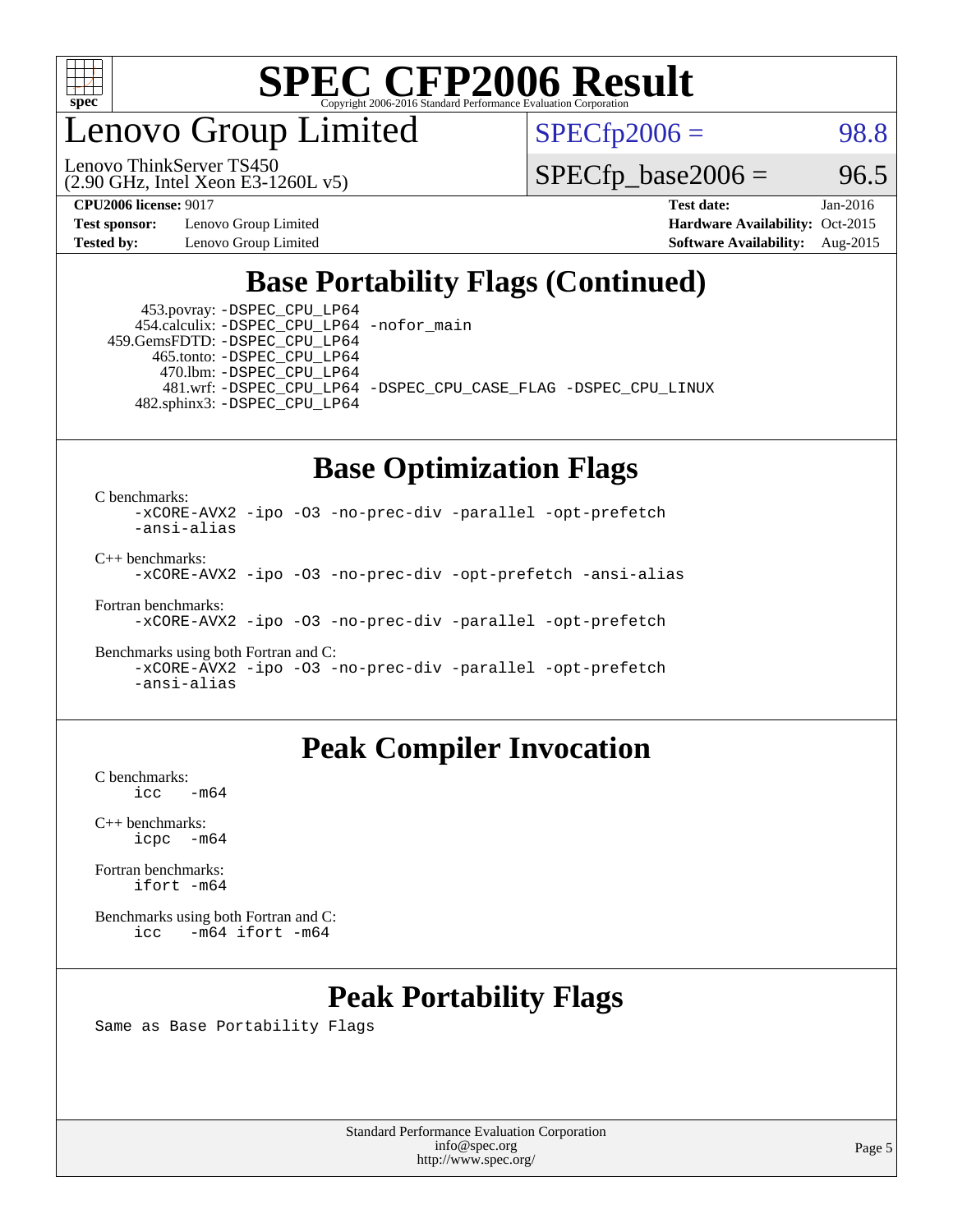

# enovo Group Limited

 $SPECTp2006 = 98.8$ 

(2.90 GHz, Intel Xeon E3-1260L v5) Lenovo ThinkServer TS450

 $SPECTp\_base2006 = 96.5$ 

**[Test sponsor:](http://www.spec.org/auto/cpu2006/Docs/result-fields.html#Testsponsor)** Lenovo Group Limited **[Hardware Availability:](http://www.spec.org/auto/cpu2006/Docs/result-fields.html#HardwareAvailability)** Oct-2015

**[CPU2006 license:](http://www.spec.org/auto/cpu2006/Docs/result-fields.html#CPU2006license)** 9017 **[Test date:](http://www.spec.org/auto/cpu2006/Docs/result-fields.html#Testdate)** Jan-2016 **[Tested by:](http://www.spec.org/auto/cpu2006/Docs/result-fields.html#Testedby)** Lenovo Group Limited **[Software Availability:](http://www.spec.org/auto/cpu2006/Docs/result-fields.html#SoftwareAvailability)** Aug-2015

# **[Peak Optimization Flags](http://www.spec.org/auto/cpu2006/Docs/result-fields.html#PeakOptimizationFlags)**

[C benchmarks](http://www.spec.org/auto/cpu2006/Docs/result-fields.html#Cbenchmarks):

433.milc: basepeak = yes

 $470.$ lbm: basepeak = yes

 $482$ .sphinx3: basepeak = yes

[C++ benchmarks:](http://www.spec.org/auto/cpu2006/Docs/result-fields.html#CXXbenchmarks)

 444.namd: [-xCORE-AVX2](http://www.spec.org/cpu2006/results/res2016q1/cpu2006-20160125-38891.flags.html#user_peakPASS2_CXXFLAGSPASS2_LDFLAGS444_namd_f-xAVX2_5f5fc0cbe2c9f62c816d3e45806c70d7)(pass 2) [-prof-gen:threadsafe](http://www.spec.org/cpu2006/results/res2016q1/cpu2006-20160125-38891.flags.html#user_peakPASS1_CXXFLAGSPASS1_LDFLAGS444_namd_prof_gen_21a26eb79f378b550acd7bec9fe4467a)(pass 1) [-ipo](http://www.spec.org/cpu2006/results/res2016q1/cpu2006-20160125-38891.flags.html#user_peakPASS2_CXXFLAGSPASS2_LDFLAGS444_namd_f-ipo)(pass 2) [-O3](http://www.spec.org/cpu2006/results/res2016q1/cpu2006-20160125-38891.flags.html#user_peakPASS2_CXXFLAGSPASS2_LDFLAGS444_namd_f-O3)(pass 2) [-no-prec-div](http://www.spec.org/cpu2006/results/res2016q1/cpu2006-20160125-38891.flags.html#user_peakPASS2_CXXFLAGSPASS2_LDFLAGS444_namd_f-no-prec-div)(pass 2) [-par-num-threads=1](http://www.spec.org/cpu2006/results/res2016q1/cpu2006-20160125-38891.flags.html#user_peakPASS1_CXXFLAGSPASS1_LDFLAGS444_namd_par_num_threads_786a6ff141b4e9e90432e998842df6c2)(pass 1) [-prof-use](http://www.spec.org/cpu2006/results/res2016q1/cpu2006-20160125-38891.flags.html#user_peakPASS2_CXXFLAGSPASS2_LDFLAGS444_namd_prof_use_bccf7792157ff70d64e32fe3e1250b55)(pass 2) [-fno-alias](http://www.spec.org/cpu2006/results/res2016q1/cpu2006-20160125-38891.flags.html#user_peakCXXOPTIMIZEOPTIMIZE444_namd_f-no-alias_694e77f6c5a51e658e82ccff53a9e63a) [-auto-ilp32](http://www.spec.org/cpu2006/results/res2016q1/cpu2006-20160125-38891.flags.html#user_peakCXXOPTIMIZE444_namd_f-auto-ilp32)

447.dealII: basepeak = yes

 $450$ .soplex: basepeak = yes

```
 453.povray: -xCORE-AVX2(pass 2) -prof-gen:threadsafe(pass 1)
-ipo(pass 2) -O3(pass 2) -no-prec-div(pass 2)
-par-num-threads=1(pass 1) -prof-use(pass 2) -unroll4
-ansi-alias
```
[Fortran benchmarks](http://www.spec.org/auto/cpu2006/Docs/result-fields.html#Fortranbenchmarks):

 $410.bwaves: basepeak = yes$  416.gamess: [-xCORE-AVX2](http://www.spec.org/cpu2006/results/res2016q1/cpu2006-20160125-38891.flags.html#user_peakPASS2_FFLAGSPASS2_LDFLAGS416_gamess_f-xAVX2_5f5fc0cbe2c9f62c816d3e45806c70d7)(pass 2) [-prof-gen:threadsafe](http://www.spec.org/cpu2006/results/res2016q1/cpu2006-20160125-38891.flags.html#user_peakPASS1_FFLAGSPASS1_LDFLAGS416_gamess_prof_gen_21a26eb79f378b550acd7bec9fe4467a)(pass 1)  $-i\text{po}(pass 2) -\text{O3}(pass 2)$  [-no-prec-div](http://www.spec.org/cpu2006/results/res2016q1/cpu2006-20160125-38891.flags.html#user_peakPASS2_FFLAGSPASS2_LDFLAGS416_gamess_f-no-prec-div)(pass 2) [-par-num-threads=1](http://www.spec.org/cpu2006/results/res2016q1/cpu2006-20160125-38891.flags.html#user_peakPASS1_FFLAGSPASS1_LDFLAGS416_gamess_par_num_threads_786a6ff141b4e9e90432e998842df6c2)(pass 1) [-prof-use](http://www.spec.org/cpu2006/results/res2016q1/cpu2006-20160125-38891.flags.html#user_peakPASS2_FFLAGSPASS2_LDFLAGS416_gamess_prof_use_bccf7792157ff70d64e32fe3e1250b55)(pass 2) [-unroll2](http://www.spec.org/cpu2006/results/res2016q1/cpu2006-20160125-38891.flags.html#user_peakOPTIMIZE416_gamess_f-unroll_784dae83bebfb236979b41d2422d7ec2) [-inline-level=0](http://www.spec.org/cpu2006/results/res2016q1/cpu2006-20160125-38891.flags.html#user_peakOPTIMIZE416_gamess_f-inline-level_318d07a09274ad25e8d15dbfaa68ba50) [-scalar-rep-](http://www.spec.org/cpu2006/results/res2016q1/cpu2006-20160125-38891.flags.html#user_peakOPTIMIZE416_gamess_f-disablescalarrep_abbcad04450fb118e4809c81d83c8a1d)

434.zeusmp: basepeak = yes

437.leslie3d: basepeak = yes

 459.GemsFDTD: [-xCORE-AVX2](http://www.spec.org/cpu2006/results/res2016q1/cpu2006-20160125-38891.flags.html#user_peakPASS2_FFLAGSPASS2_LDFLAGS459_GemsFDTD_f-xAVX2_5f5fc0cbe2c9f62c816d3e45806c70d7)(pass 2) [-prof-gen:threadsafe](http://www.spec.org/cpu2006/results/res2016q1/cpu2006-20160125-38891.flags.html#user_peakPASS1_FFLAGSPASS1_LDFLAGS459_GemsFDTD_prof_gen_21a26eb79f378b550acd7bec9fe4467a)(pass 1)  $-i\text{po}(pass 2) -03(pass 2) -no-prec-div(pass 2)$  $-i\text{po}(pass 2) -03(pass 2) -no-prec-div(pass 2)$  $-i\text{po}(pass 2) -03(pass 2) -no-prec-div(pass 2)$ [-par-num-threads=1](http://www.spec.org/cpu2006/results/res2016q1/cpu2006-20160125-38891.flags.html#user_peakPASS1_FFLAGSPASS1_LDFLAGS459_GemsFDTD_par_num_threads_786a6ff141b4e9e90432e998842df6c2)(pass 1) [-prof-use](http://www.spec.org/cpu2006/results/res2016q1/cpu2006-20160125-38891.flags.html#user_peakPASS2_FFLAGSPASS2_LDFLAGS459_GemsFDTD_prof_use_bccf7792157ff70d64e32fe3e1250b55)(pass 2) [-unroll2](http://www.spec.org/cpu2006/results/res2016q1/cpu2006-20160125-38891.flags.html#user_peakOPTIMIZE459_GemsFDTD_f-unroll_784dae83bebfb236979b41d2422d7ec2) [-inline-level=0](http://www.spec.org/cpu2006/results/res2016q1/cpu2006-20160125-38891.flags.html#user_peakOPTIMIZE459_GemsFDTD_f-inline-level_318d07a09274ad25e8d15dbfaa68ba50) [-opt-prefetch](http://www.spec.org/cpu2006/results/res2016q1/cpu2006-20160125-38891.flags.html#user_peakOPTIMIZE459_GemsFDTD_f-opt-prefetch) [-parallel](http://www.spec.org/cpu2006/results/res2016q1/cpu2006-20160125-38891.flags.html#user_peakOPTIMIZE459_GemsFDTD_f-parallel)

 465.tonto: [-xCORE-AVX2](http://www.spec.org/cpu2006/results/res2016q1/cpu2006-20160125-38891.flags.html#user_peakPASS2_FFLAGSPASS2_LDFLAGS465_tonto_f-xAVX2_5f5fc0cbe2c9f62c816d3e45806c70d7)(pass 2) [-prof-gen:threadsafe](http://www.spec.org/cpu2006/results/res2016q1/cpu2006-20160125-38891.flags.html#user_peakPASS1_FFLAGSPASS1_LDFLAGS465_tonto_prof_gen_21a26eb79f378b550acd7bec9fe4467a)(pass 1)  $-i\text{po}(pass 2)$   $-03(pass 2)$   $-no-prec-div(pass 2)$  $-no-prec-div(pass 2)$ [-par-num-threads=1](http://www.spec.org/cpu2006/results/res2016q1/cpu2006-20160125-38891.flags.html#user_peakPASS1_FFLAGSPASS1_LDFLAGS465_tonto_par_num_threads_786a6ff141b4e9e90432e998842df6c2)(pass 1) [-prof-use](http://www.spec.org/cpu2006/results/res2016q1/cpu2006-20160125-38891.flags.html#user_peakPASS2_FFLAGSPASS2_LDFLAGS465_tonto_prof_use_bccf7792157ff70d64e32fe3e1250b55)(pass 2) [-inline-calloc](http://www.spec.org/cpu2006/results/res2016q1/cpu2006-20160125-38891.flags.html#user_peakOPTIMIZE465_tonto_f-inline-calloc) [-opt-malloc-options=3](http://www.spec.org/cpu2006/results/res2016q1/cpu2006-20160125-38891.flags.html#user_peakOPTIMIZE465_tonto_f-opt-malloc-options_13ab9b803cf986b4ee62f0a5998c2238) [-auto](http://www.spec.org/cpu2006/results/res2016q1/cpu2006-20160125-38891.flags.html#user_peakOPTIMIZE465_tonto_f-auto) [-unroll4](http://www.spec.org/cpu2006/results/res2016q1/cpu2006-20160125-38891.flags.html#user_peakOPTIMIZE465_tonto_f-unroll_4e5e4ed65b7fd20bdcd365bec371b81f)

[Benchmarks using both Fortran and C](http://www.spec.org/auto/cpu2006/Docs/result-fields.html#BenchmarksusingbothFortranandC):

Continued on next page